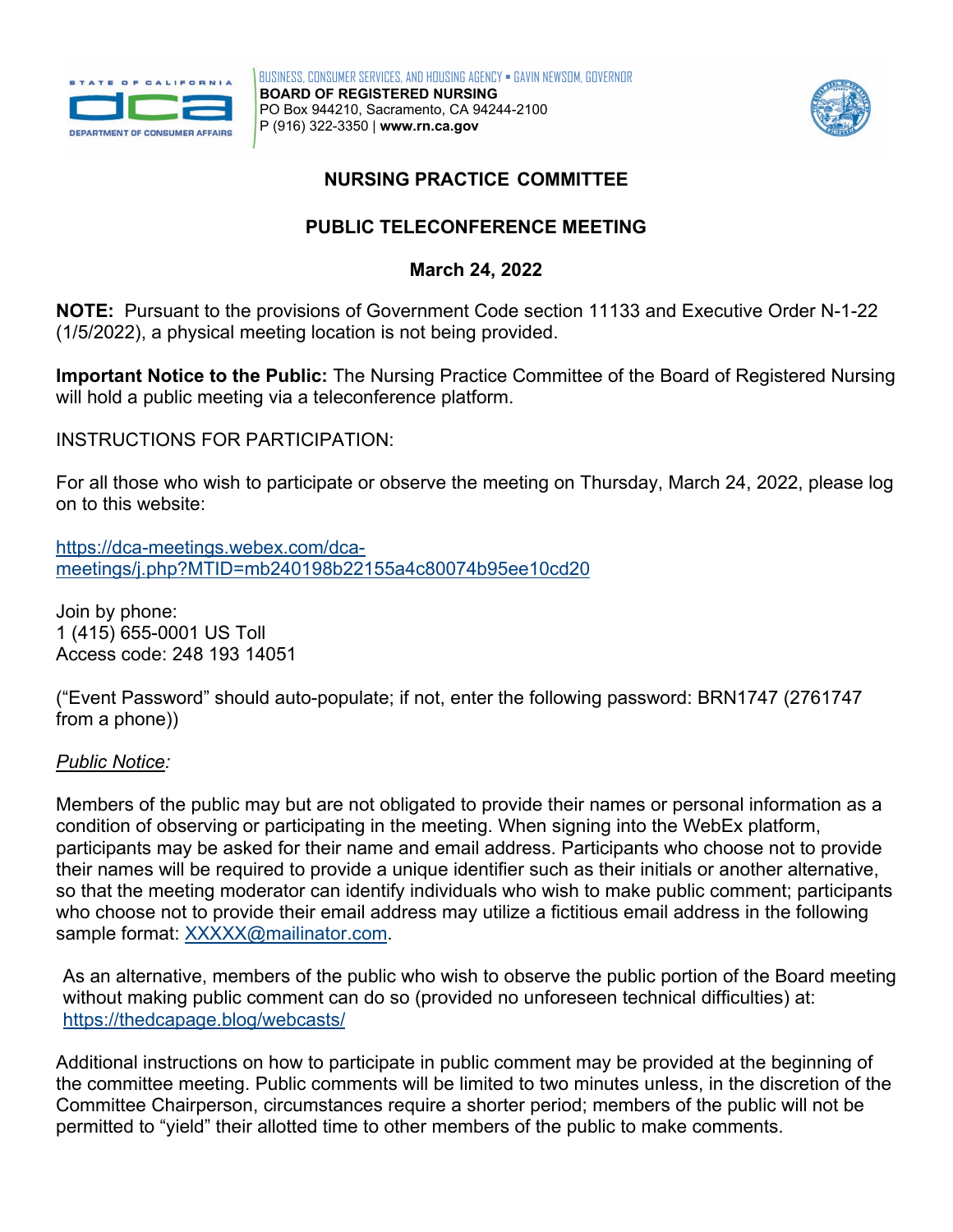# **AGENDA**

## *NOTE: ACTION MAY BE TAKEN ON ANY ITEM LISTED ON THIS AGENDA, INCLUDING INFORMATION ONLY ITEMS.*

## **Thursday, March 24, 2022**

*(Please note: The Nursing Practice Committee meeting will begin at the conclusion of the March 24, 2022, BRN Board Meeting)* 

- **7.0 Call to Order, Roll Call, and Establishment of a Quorum**
- **7.1 <b>Approval of Minutes** Review and Vote on Whether to Approve Previous Meeting Minutes:
	- $\blacktriangleright$  January 13, 2022

### **7.2 Public Comment for Items Not on the Agenda; Items for Future Agendas**

 **Note:** The Committee may not discuss or take action on any matter raised during the Public Comment section that is not included on this agenda, except to decide whether to place the matter on the agenda of a future meeting. (Gov. Code, §§ 11125 & 11125.7, subd. (a).)

### **7.3 Advisory Committee Updates – Informational Only**

- ▶ Nurse Practitioner Advisory Committee (NPAC)
- $\triangleright$  Nurse-Midwifery Advisory Committee (NMAC)

### **7.4 Discussion and Possible Action: Regarding the Composition of the Advanced Practice Registered Nursing (APRN) Advisory Committee**

- **7.5 Discussion and Possible Action: Regarding Review and Approval of the Charters for the Nursing Practice Committee, NPAC, NMAC, Nursing Education and Workforce Advisory Committee, and APRN Advisory Committee**
- **7.6 Adjournment**

### **NOTICE:**

 [http://www.rn.ca.gov.](http://www.rn.ca.gov/) Board and committee members who are not members of this Committee may attend this meeting as observers only and may not participate or vote. All times are approximate and subject to change. Items may be taken out of order to maintain a quorum, accommodate a speaker, or for convenience. The meeting may be canceled without notice. For verification of the meeting, call (916) 574-7600 or access the Board's Web Site at

Public comments will be taken on agenda items at the time the item is heard. Total time allocated for